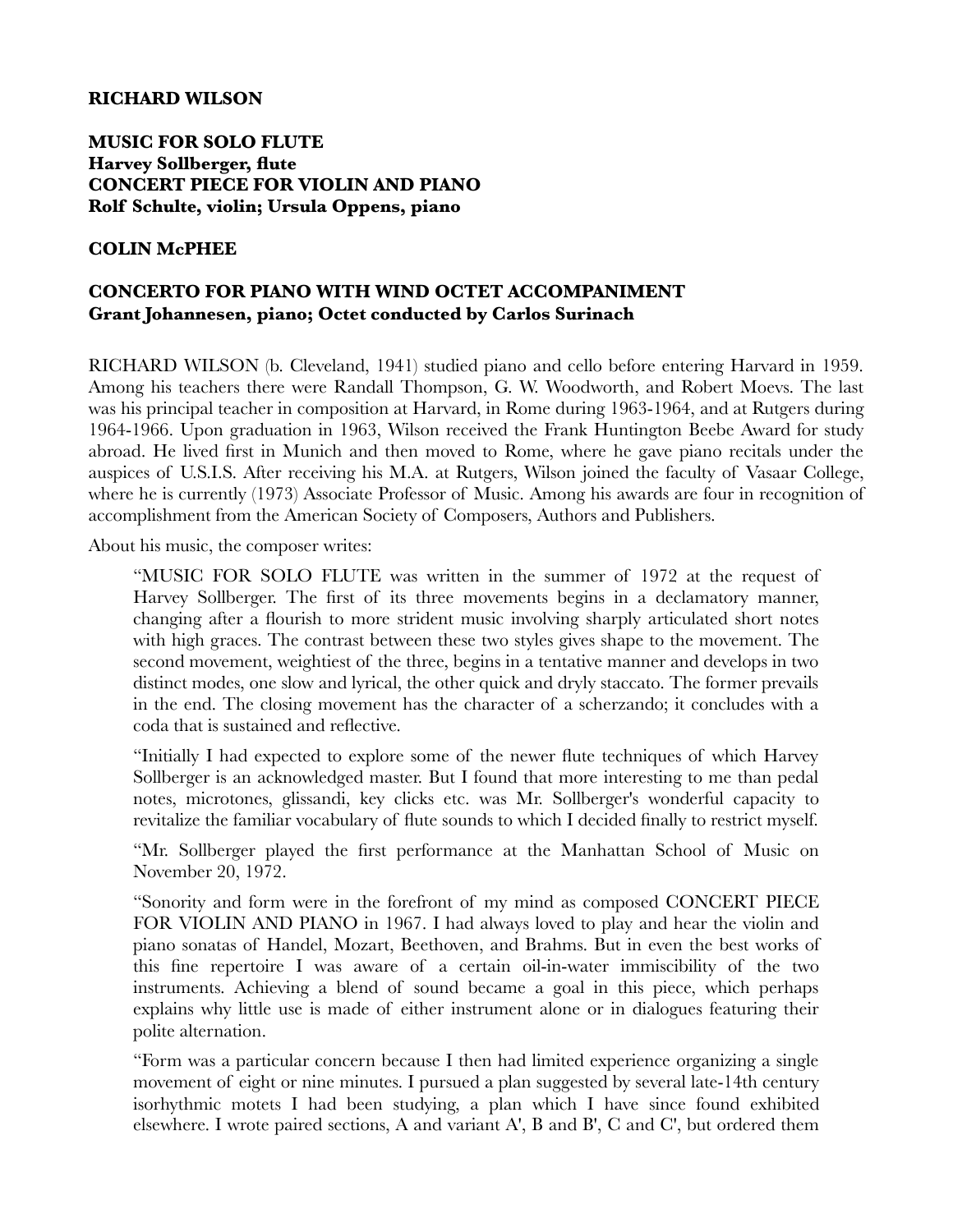so that the pairs were not adjacent, namely: ABCA'C'B'. The variants A',B',C', are related to A,B,C, respectively, through texture, motivic use, and rhythmic style, but in different degrees of closeness and perceptability. One additional section, D, appears before B'. This section functions to offset the dynamic highpoint of the piece which occurs toward the end of C'; it emerges as a consequent of earlier phrases or subsections that serve similarly to balance climactic points in sections B and C. Tempo as well reinforces the shape of the piece: A and B have the pulse at about 60; C begins at 100 then slows to 80; A' returns to 60; C' moves at 100, 80, 120, and broadens slightly for the climax; D, marked 60, lacks a sense of pulse; B' reasserts the pulse at 60 and quickens to 80 for the closing.

"The first performance of CONCERT PIECE was given at Chautauqua, New York, on July 30,1967 by lsidor Desser, violin, and Richard Wilson, piano."

HARVEY SOLLBERGER is one of the outstanding flutists of the day. He is also co-director of the Group for Contemporary Music, Inc. URSULA OPPENS and ROLF SCHULTE, also exceptionally gifted musicians, are members of New York's Speculum Musicae.

COLIN McPHEE, composer, pianist, and writer, was born in Montreal, in 1901, and died in Los Angeles in 1964. He began his musical studies at the Hamburg Conservatory, in Toronto. He received his later training at the Peabody Institute in Baltimore, where he graduated in 1921. He returned to Toronto to study piano with Arthur Friedheim for two years, appearing in 1924 with the Toronto Symphony, when his *Concerto for Piano and Orchestra* created a sensation. The same year, he went to Paris, to study composition with Paul Le Flem and piano with Isidore Philipp. On his return to America in 1926 he took up residence in New York and soon established himself among the foremost young composers of that day.

Other works of this period include *Sea Chantey Suite* for men's chorus, two pianos and drums (1930), and music for two experimental films by Ralph Steiner,  $H_2$ 0 and Mechanical Principles.

In 1931, McPhee became interested in the music of Java and Bali, after hearing some rare recordings of Indonesian gamelan music. What he then scheduled as an exploratory visit to the island kept the composer in the Far East until 1939, during which time he took an active part in Balinese musical life and personally encouraged the revival of earlier court and temple music. He supplemented his studies in Bali with musical excursions to Java, Japan, China and Southeast Asia.

In 1935 he returned to America long enough to compose one of his major orchestral works, *Tabuh-Tabuhan*, based on Balinese gamelan methods and musical materials and scored for two pianos, full orchestra, xylophone, marimba, celesta, Indonesian gongs and cymbals. It was introduced by Carlos Chavez in Mexico City with great success. McPhee then returned to Bali for three more years.

In 1939 he moved to New York, became an American citizen, and continued his activities as writer, lecturer and composer. He received fellowships from both Guggenheim and Bollingen Foundations.

In 1953, Leopold Stokowski introduced *Tabuh-Tabuhan* in a New York concert of music by Canadian composers; it won immediate acclaim. Virgil Thomson hailed it as "the evening's most brilliant event, a delight for bright sounds, lively rhythms and lovely tunes, and maybe the ending piece all conductors are looking for." The following spring, McPhee won an award from the National Institute for Arts and Letters.

THE CONCERTO FOR PIANO WITH WIND OCTET ACCOMPANIMENT was composed in 1928, in Shady, N.Y., at the home of Henry Cowell. The work had its first performance that same year, in New York, the composer appearing as soloist with the Georges Barrére Little Symphony.